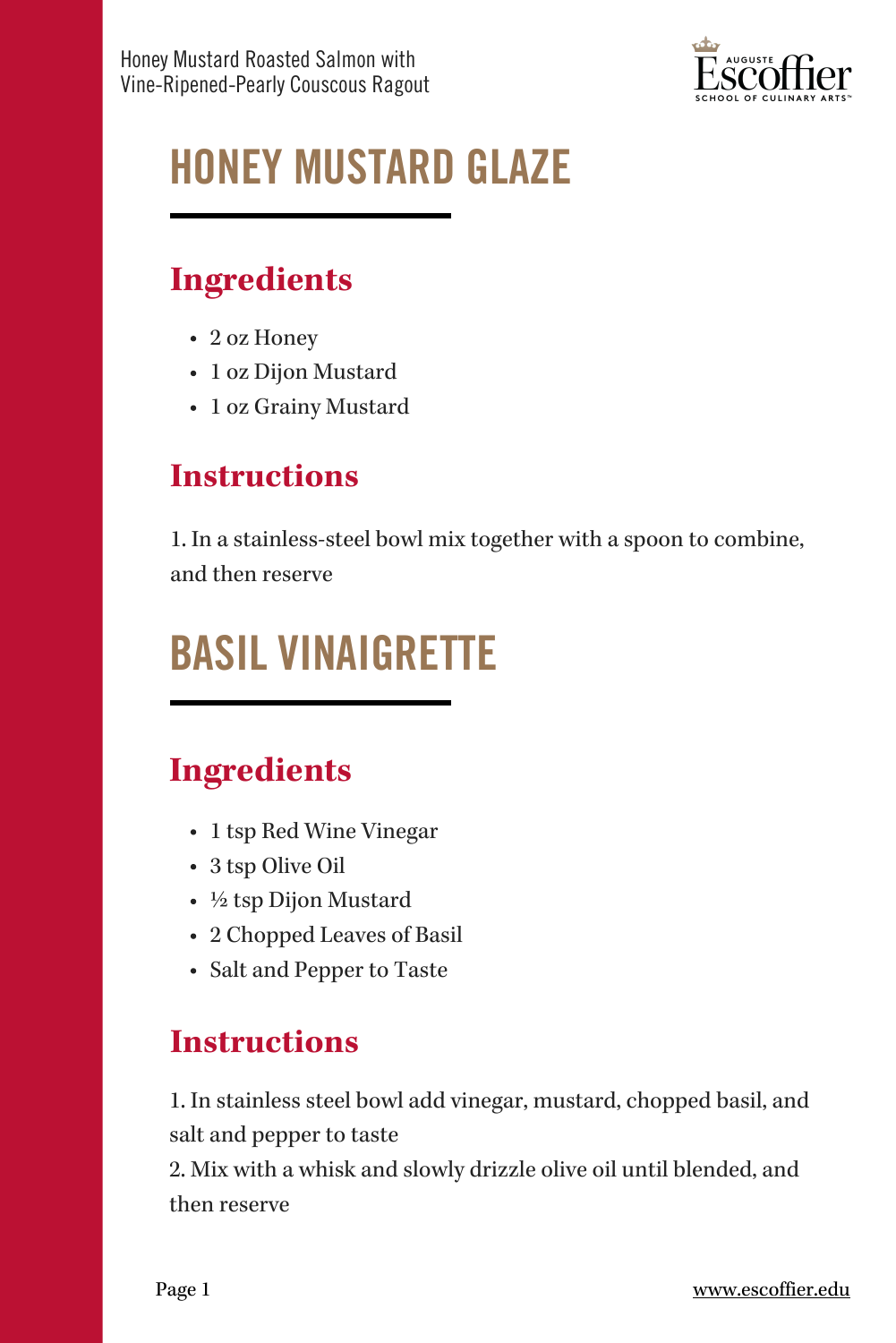

## TOMATO AND PEARLY COUSCOUS RAGOUT

#### **Ingredients**

- 3 oz Pearly Couscous Cooked al dente
- 2 oz Heirloom Tomatoes Diced
- 1 tsp Chopped Basil
- ½ tsp Garlic Minced
- 1 tsp Shallot
- Salt and Pepper to Taste
- 1 oz Olive Oil

## **Instructions**

1. In a medium sauté pan over medium heat, sauté in olive oil tomatoes, garlic and shallots until soft

2. Then add chopped basil and cooked pearly couscous. Add salt and pepper to taste

3. Cook under five minutes until combined and cooked hot, and then reserve hot